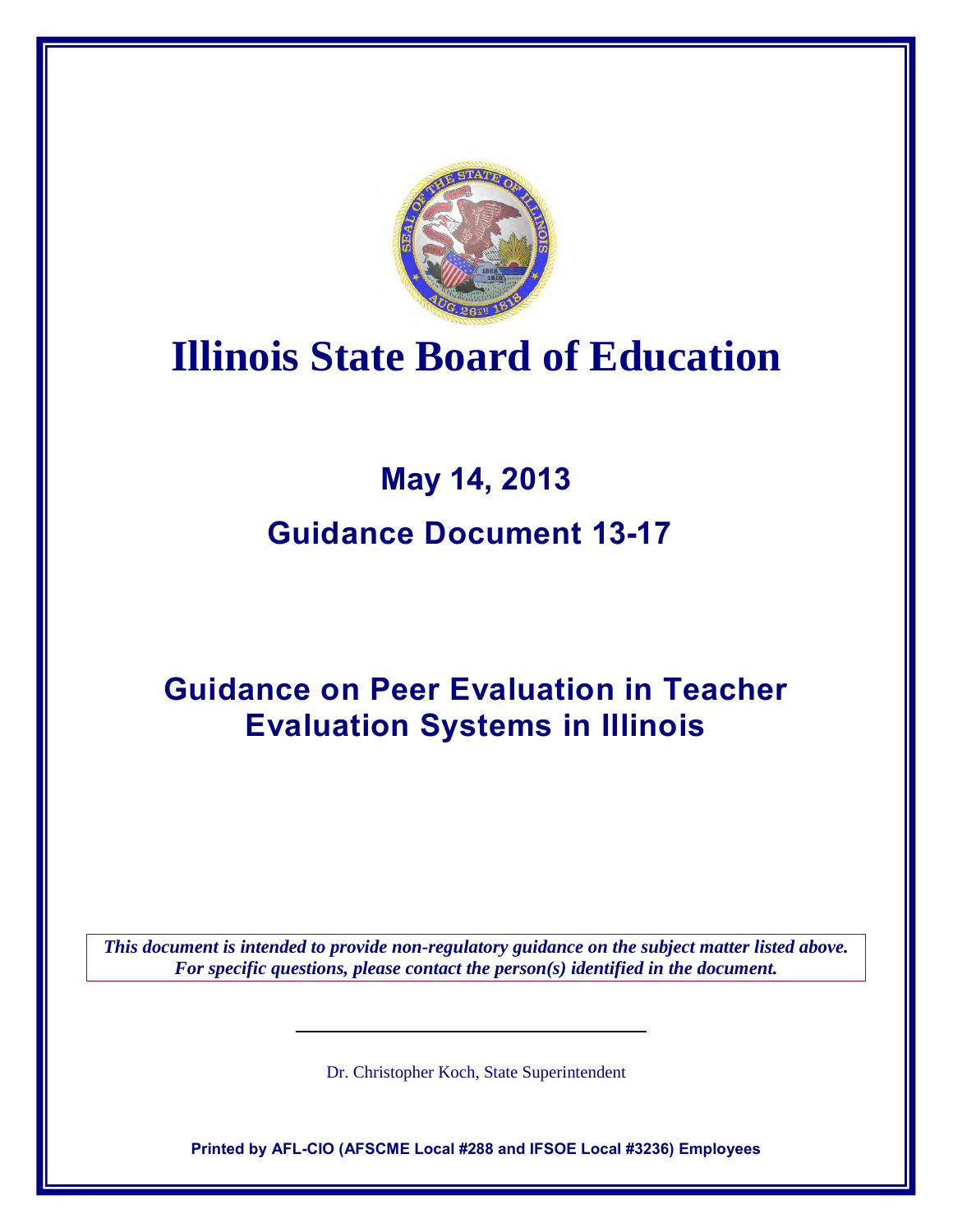

## **Guidance on Peer Evaluation in Teacher Evaluation Systems in Illinois**

## **Type of Guidance**

This guidance document provides background information on peer evaluators and recommendations for utilizing peer observations in teacher performance evaluations. As a guidance document, the following is intended to support districts in understanding this topic and provide a foundation for making decisions about the district's evaluation system.

Although the local education agencies (LEAs) in Illinois that are receiving Race to the Top (RTTT) funds are required to implement peer evaluations as part of a summative teacher evaluation system, those not receiving RTTT funds are allowed but not required to use peer evaluation in teacher evaluations. LEAs not required to include peer evaluation also may use this guidance to inform decision making.

The Performance Evaluation Reform Act (PERA) states:

Notwithstanding any law to the contrary, the board and the exclusive representative of the district's teachers are hereby authorized to enter into an agreement to establish alternative procedures for teacher evaluation, remediation, and removal for cause after remediation, **including an alternative system for peer evaluation and recommendations**. (105 ILCS 5/34-85, emphasis added)

The Illinois Administrative Code states:

This Part establishes the minimum requirements for the establishment of valid and reliable performance evaluation systems for certified employees, pursuant to Article 24A of the School Code, that assess both professional competence or practice and student growth. The purposes of this Part are to… c) **establish criteria for locally developed programs to prequalify and retrain evaluators**. (23 Ill. Adm. Code 50.10(c), emphasis added)

Evaluators may be "other individuals qualified under Section 24A-3, provided that, if such other individuals are in the bargaining unit of a district's teachers, the district and the exclusive bargaining representative of that unit must agree to those individuals evaluating other bargaining unit members" (105 ILCS 5/24A-2.5).

The Illinois State Board of Education (ISBE) Nonregulatory Guidance for PERA and SB 7 document states:

Yes, [a school district can use peer evaluators for teacher evaluations in the 2011–12 school year], provided that if the peer evaluators are represented by a union, the district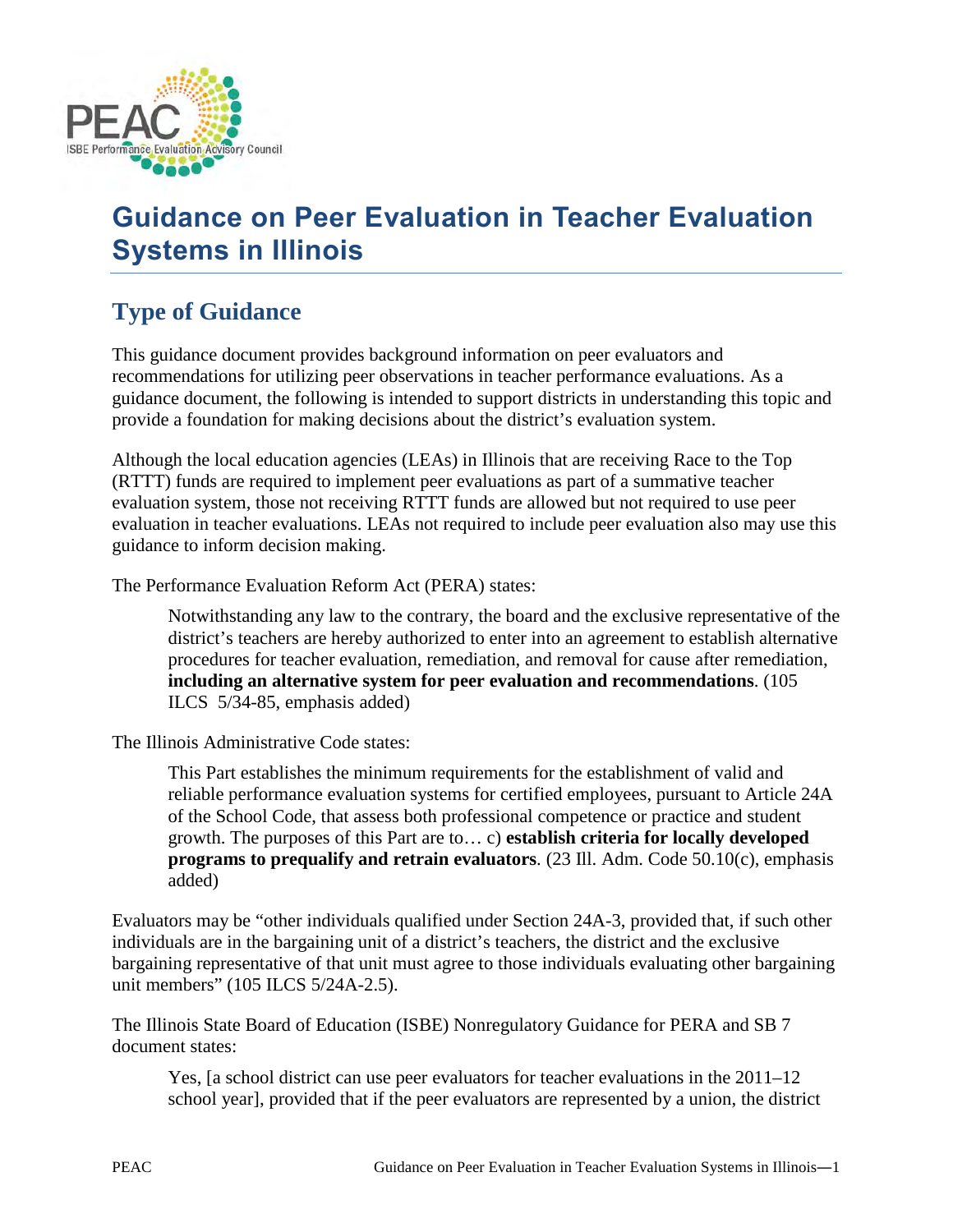and union have agreed to those peer evaluators evaluating other bargaining unit members.... **Note that peer evaluators, like any other evaluators, must be prequalified pursuant to Section 24A-3 of the School Code prior to conducting any evaluations in the 2012-2013 school year or beyond.** (ISBE, 2012, 29, emphasis added)

The Illinois RTTT phase three application states:

All Participating LEAs must incorporate the following elements into their performance evaluation systems:

- A formal peer evaluation system that is used for a significant portion of summative evaluations and can be used as part of evaluations during teacher remediation
- The use of positive performance evaluations as part of the basis for selecting peer evaluators and mentors (State of Illinois, 2011, p. 38–39)

All participating RTTT LEAs are required to pilot peer evaluations by the 2013–14 school year. Peer evaluation may be used for formative purposes in 2013–14; however, the peer evaluations must be incorporated in the summative evaluations (i.e., for stakes) during the 2014–15 school year.

### **Scope of Guidance**

This guidance document provides examples of how to incorporate peer evaluations as a significant portion of teacher performance evaluation and remediation in two main ways:

- **Peer observers are used as part of performance evaluations for all teachers.** Peers observe the teacher classroom practice as part of performance evaluations that occur on a regular basis (usually annually). Peer observers only conduct observations and provide feedback in post-observation conferences as part of the performance evaluation process.
	- o Peer observers usually apply for the position and participate in training on both the process and their responsibilities to other teachers (i.e., giving performance feedback).
	- o Evidence from observations conducted by the peer observer is used as part of the educator's summative performance evaluation, but an administrator determines the final evaluation and rating.
- **Consulting teachers are used as part of aligned peer assistance and review (PAR) programs for novice and/or struggling teachers.** The PAR program is designed to support and evaluate novice and struggling teachers within a school.
	- o In the PAR program, mentor teachers (usually referred to as "consulting teachers") conduct observations of teacher practice and provide coaching and mentoring support to those teachers throughout the school year.
	- o Consulting teachers usually apply for the position and participate in training on both the process and their responsibilities as a mentor.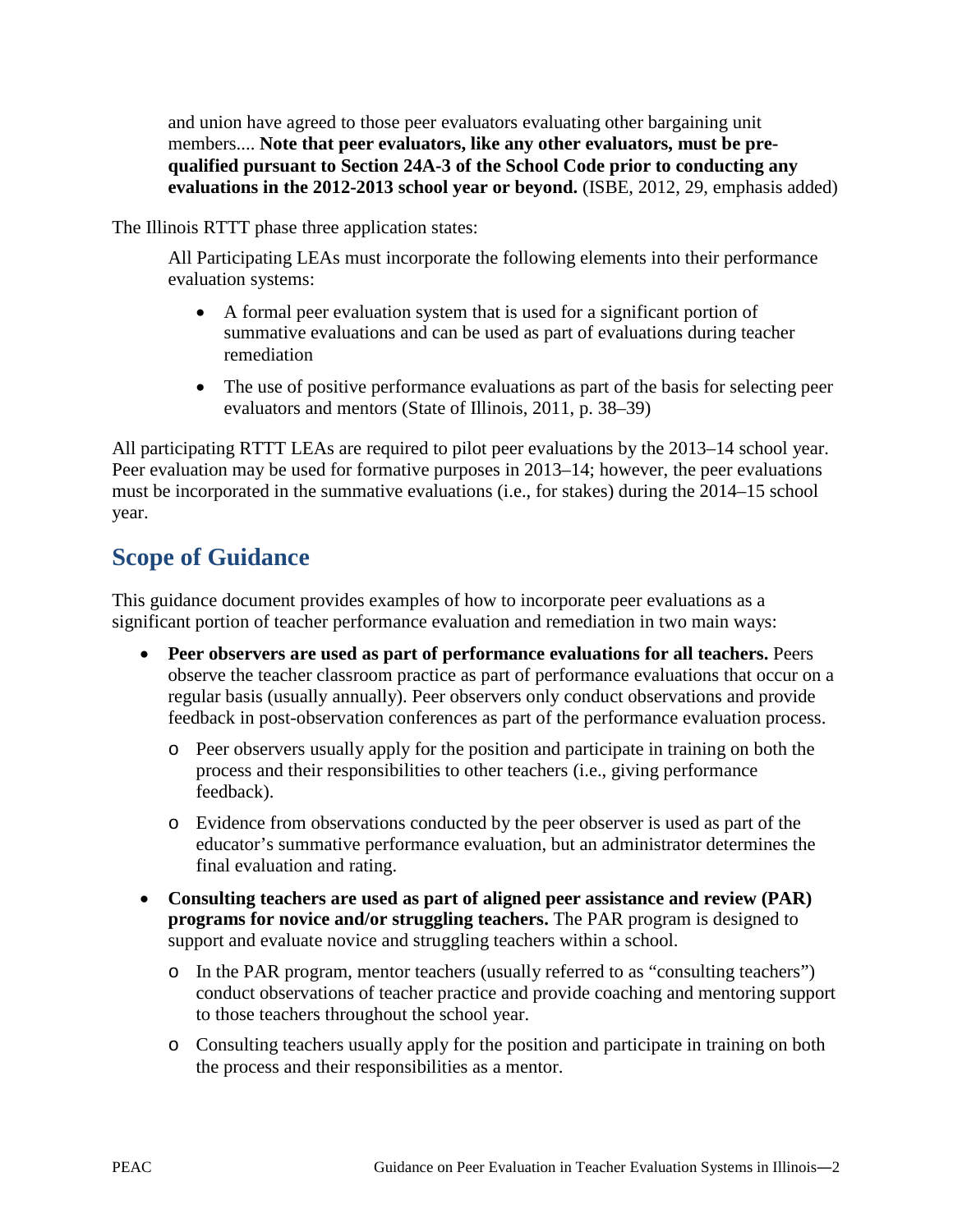- o The consulting teacher presents midyear and end-of-year recommendations to a PAR panel composed of both union and district leadership (see page 9 for more information). The PAR panel must then decide if they wish to retain or dismiss the teacher.
- o Districts may align an existing PAR program to a performance evaluation system used for all teachers by using evidence gathered through PAR (such as observations) as part of a teacher's regular performance evaluation or by allowing teachers included in a PAR program to be exempt from regular performance evaluation.

## **Types of Peer Evaluation**

#### **Peer Observations in Teacher Performance Evaluations**

A *peer evaluator* or *peer observer* may be a teacher serving in any role but is often a teacher serving in a leadership capacity as an instructional leader, mentor, or other specialized role. Peer observers may or may not serve as classroom teachers during the school year in which they are conducting observations; however, they must have served as teachers for a significant period of time in the past and meet other criteria for the position. A peer observer must not serve in an administrative or direct supervisory role but may have some responsibility over other teachers based on the position. If peer observers conduct formal evaluations for which they must also conduct post-observation conferences, they must be PERA trained. Principals or other administrators—not peer observers—should have responsibility for summative performance evaluations, although the evidence gathered by peer observers is still included in the summative rating. This evidence should be in written form and include data from the observation, any rubrics or observation forms, scoring, and any feedback or next steps provided.

The professional practice component of evaluations is usually measured primarily through classroom observations. Although principals often conduct classroom observations throughout the school year for a variety of purposes, it may be challenging for principals to conduct all necessary classroom observations for teacher evaluations. Having peers conduct observations of teacher practice can reduce the time burden on the principal and help ensure that observers have relevant pedagogical expertise. The Measures of Effective Teaching project found that having more observers increased the reliability of ratings (Ho & Kane, 2013). Districts can better ensure the reliability of observations by using peer observers to increase the number of observers and observations of practice. Teachers also recognize that having a peer observer contribute to teacher performance evaluations, in addition to an administrative observer, provides the following benefits:

- Like administrators, teachers can provide high-quality, specific feedback on performance. This can increase the emphasis on improvement and development rather than accountability alone.
- Teachers can engage in professional development to learn to provide clear and specific recommendations for improving instruction that draw upon recent classroom practices.
- Teachers with similar content and grade-level experience can learn to readily recognize common classroom challenges and practices specific to a teacher's content and grade level.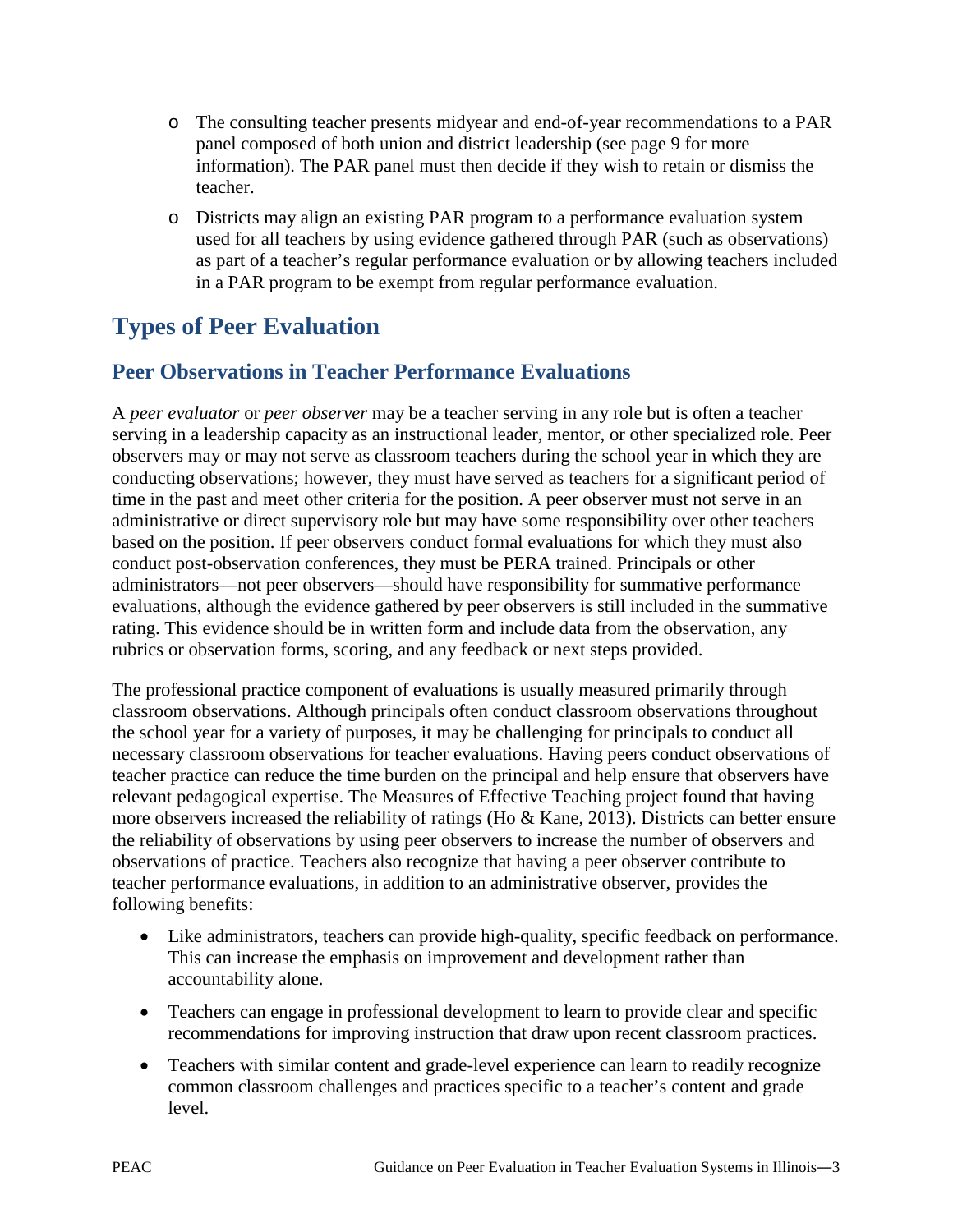• Teachers value opportunities to have professional conversations about their instructional practices with other similarly qualified educators, including opportunities for overall improvement and ways to address the specific needs and challenges of individual students.

The ISBE Teacher Leader Endorsement (23 Ill. Adm. Code 25.32) was created based on these benefits to districts and allows teachers to obtain a special teacher leader certification. This formalizes the teacher leader role and recognizes how teachers may serve in non-administrative leadership and support roles, such as peer observer. The district should base selection criteria on appropriate professional skills by hiring peer observers who have had a minimum number of years successfully teaching in the district and who demonstrate leadership and collegiality, communication skills, and knowledge of pedagogy. Districts also may require peer observers to have a history of high effectiveness scores, although this may not be feasible when first implementing the evaluation system.

#### **Peer Observer Roles**

It is important to consider what types of peer observers are most compatible with the district. Peer observers may support the evaluation process in the following ways:

- Contribute to support and evaluation **or** evaluation alone.
- Conduct informal observations **or** formal observations.
- Gather evidence on some aspects of practice **or** all aspects of practice.
- Conduct some observations **or** all observations.
- Work exclusively in one school **or** across the district **or** across districts.
- Work with specific types of teachers (e.g., specific grades or subjects, veteran, novice, struggling) **or** all teachers generally.
- Serve as peer observer part-time **or** full-time (Osta and Grodsky, 2012).

The peer observer's role in the overall performance evaluation can be more or less effective depending on the district's size and culture. Districts should consider the following factors when designing the role of peer observer:

- Financial cost. Using peer observers requires districts to hire supplemental teaching staff to replace observers when they leave the classroom. Districts also need to train and evaluate peer observers on observation protocols and scoring to ensure that their scores are valid and that they use rubrics with fidelity.
	- o Smaller districts may not have the resources to hire enough peer observers to specialize in specific subjects or grade levels. Likewise, smaller districts may not have enough teachers of specific subjects or grades to justify full-time specialized peer observers. Smaller districts should carefully assess the number of peer observations that teachers of specific subjects and grade levels will require to determine the role of the peer observer.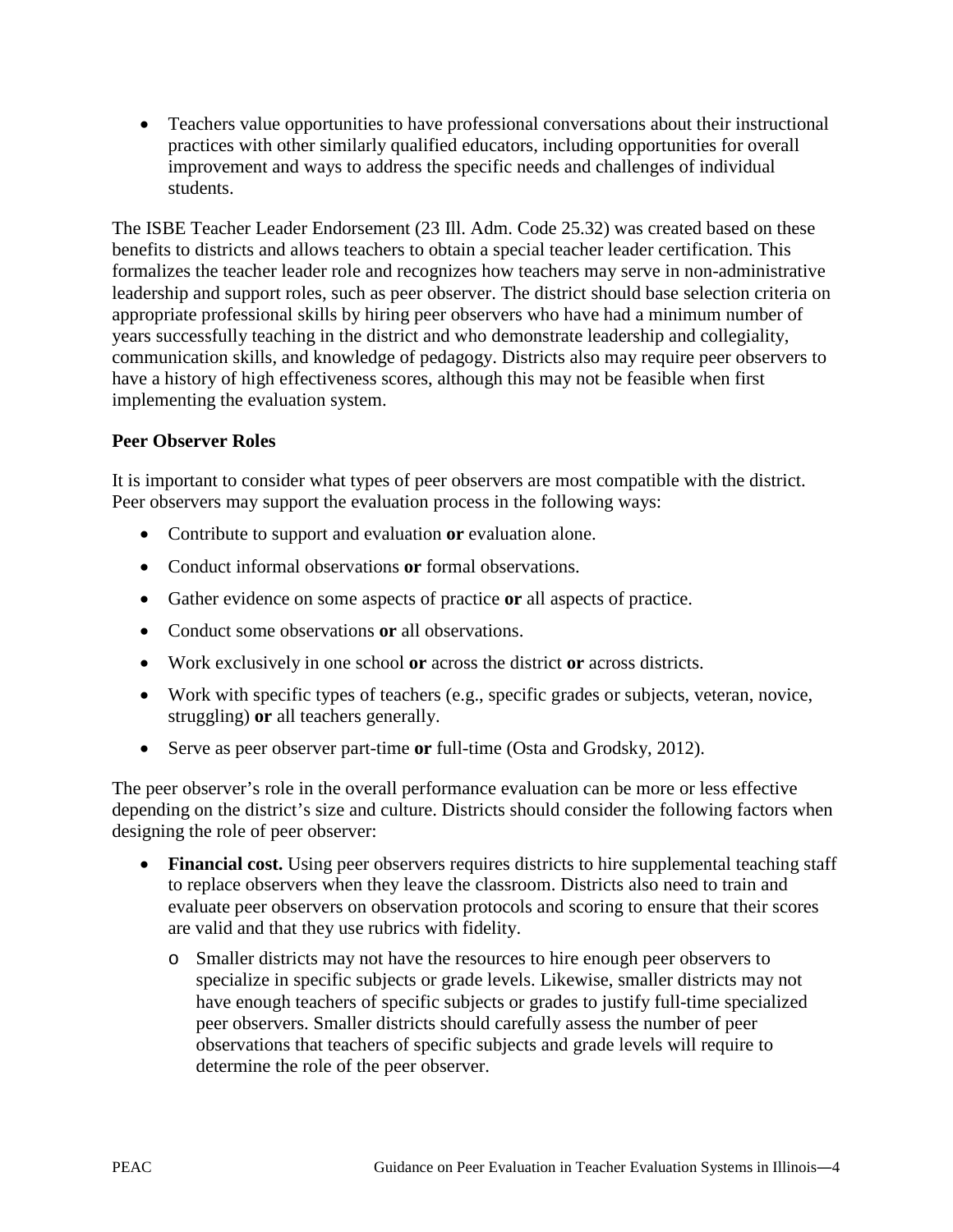- o Larger districts may be able to hire enough peer observers to specialize in specific subjects or grade levels. These types of peer observers are more likely to spend most or all of their time observing teachers in schools where they have not taught previously. Because these types of peer observers have no previous relationship with most or all of the teachers they will observe, it is important that they have opportunities to build rapport with teachers via pre-observation conferences or goalsetting activities.
- **Defining and communicating roles.** Because peer observers perform some administrative functions, peer observer roles need to be negotiated into labor agreements and clearly communicated to staff. It is important that the peer observer role is carefully designed to ensure that the teacher remains a peer and does not take on additional administrative tasks.
	- o In a large district, peer observers may distribute their caseload to avoid observing teachers in schools where they have previously taught.
	- o Smaller districts may have peer observers conduct informal observations that only contribute to formative feedback if there are concerns about peer observers contributing to the evaluations of teachers with whom they have previously worked as colleagues.
	- o All districts should look to collective bargaining agreements and seek feedback from the local union about whether and how to require peer evaluators to return to the classroom at the conclusion of their role. In addition, if local bargaining agreements specify that union members may not evaluate each other, the district should ensure that any one peer observer does not determine the majority of a teacher's performance rating in any evaluation domain. The district can do this by ensuring that any one peer observer does not conduct the majority of observations for a single teacher and that the peer observer plays no part in determining a teacher's overall effectiveness score or rating.
	- o All districts should consider requiring full-time peer observers to return to their roles as classroom teachers after serving as peer observers, to ensure that the peer observer role does not serve as a pre-administrative role and is not seen as a first step toward an administrative track.
- **Objectivity.** If teachers serve as peer observers within their own schools, their objectivity may be questioned. Whether this is a perceived or legitimate concern, high-quality training, observer monitoring, and retraining are critical to reduce subjectivity.

Table 1 provides examples of the variety of potential roles and responsibilities for peer observers in different districts. See Table 2 for more details regarding each example district.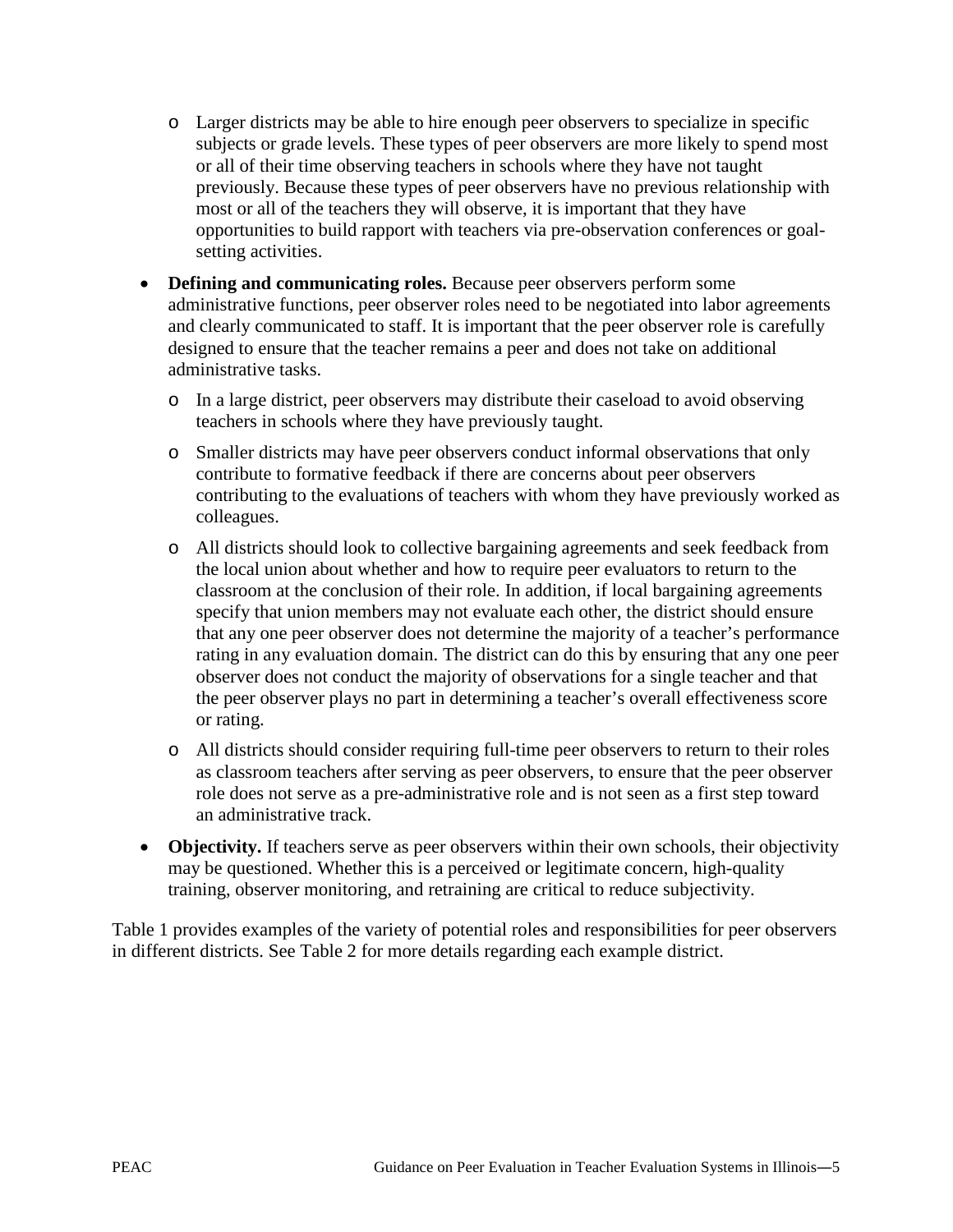| Peer<br><b>Observer</b>                             | <b>Role and Responsibilities</b>                                                                                                                                                                                                                                                                                                                                                                                                                                                                                                                                                                      | <b>Source</b>                                                                                                    |
|-----------------------------------------------------|-------------------------------------------------------------------------------------------------------------------------------------------------------------------------------------------------------------------------------------------------------------------------------------------------------------------------------------------------------------------------------------------------------------------------------------------------------------------------------------------------------------------------------------------------------------------------------------------------------|------------------------------------------------------------------------------------------------------------------|
| Master<br>Educator:<br>full-time                    | Master Educators are highly qualified content experts<br>with extensive teaching and leadership backgrounds.<br>They serve in this role full-time and do not have<br>responsibilities outside of conducting observations and<br>providing feedback to teachers across the district.<br>Master Educators may be hired from within the district<br>or externally.                                                                                                                                                                                                                                       | <b>District of Columbia</b><br><b>Public Schools</b>                                                             |
| Peer<br>Evaluator:<br>full-time<br>or part-<br>time | Peer Evaluators are classroom teachers who are hired<br>by the district to contribute to performance evaluations<br>for at least one year. Peer Evaluators that serve in a<br>full-time position are sometimes required to return<br>to their role as classroom teacher after the<br>completion of their role as evaluator to ensure that<br>they are truly "peers." Peer Evaluators may conduct<br>observations or gather other evidence, but they do not<br>conduct the summative evaluation. Peer Evaluators are<br>typically hired from within the district.                                      | Alamance-<br><b>Burlington School</b><br><b>System</b><br>Hillsborough<br><b>County Public</b><br><b>Schools</b> |
| Mentor:<br>part-time                                | Mentors are classroom teachers who also serve in a<br>mentoring or coaching role for novice or struggling<br>teachers in the district. If part of a PAR program, the<br>mentor also conducts an evaluation and provides<br>personnel recommendations for these teachers. If part<br>of a regular performance evaluation, the mentor<br>only contributes to evaluations for teachers with<br>whom they do not have a mentoring or coaching<br>relationship. Mentors spend most of their time<br>coaching teachers and spend limited time as evaluators.<br>Mentors are hired from within the district. | Hillsborough<br><b>County Public</b><br><b>Schools</b>                                                           |

#### **Table 1. Examples of Peer Observer Roles**

#### **Selecting and Preparing Peer Observers**

The success of peer observers is highly dependent on two factors: selection and training. Teachers who are strong candidates for peer observer roles should possess the following characteristics:

- Consistently high effectiveness ratings, especially in instructional practices
- Positive relationships with other educators in their schools
- Active participation in schoolwide support and collaboration opportunities

Candidates for peer observer roles often independently apply for the position several months to a year prior to taking on the peer observer role and spend substantial time in training prior to conducting observations. In aligned PAR programs, many consulting teachers observe the entire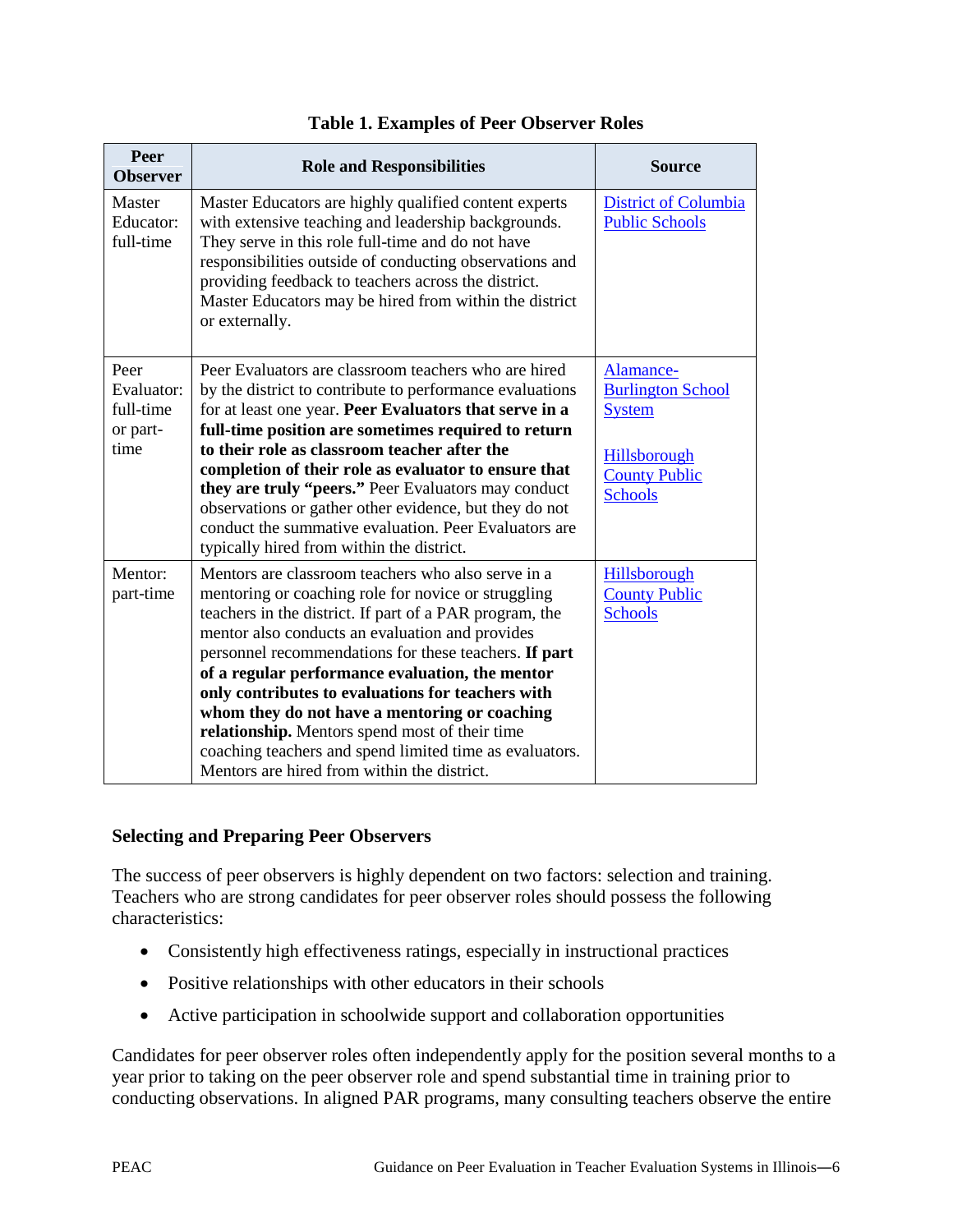PAR process and undergo training for a full year prior to taking on the role. Regardless of their role and type of commitment, training for peer observers should include the following:

- Observation procedures, including timeline, caseload, and data security
- Observation tools, including data collection rubrics and scoring
- Best practices for ensuring consistency, accuracy, and fairness in scoring
- Curriculum and standards for the teachers being observed
- Best practices for teaching, cultural competency, and methods for avoiding personal biases and opinions in scoring
- Professional interactions with observed teachers, including **how to talk effectively about instructional practice with other teachers** (Although principals and other administrators often have experience talking to teachers about their classroom practices, peer observers may not begin the role with this experience or the skills necessary to communicate effectively about teaching in a post-observation conference.)
- Evaluation procedures overall
- Prequalification (certification) demonstrating reliability and validity of scoring **prior** to conducting observations and periodically thereafter (at least once a year, preferably several times a year) (Peer observers should not conduct actual observations until they have passed the prequalification exam.)

Although peer observers may have received training in the evaluation system as part of a districtwide training for all instructional staff, it is important that they receive specialized training specific to their role. The training for peer observers should align to the administrative training but should include additional training on how to give appropriate feedback and engage teachers in conversation about practice. Peer observers must therefore be PERA trained but also have additional training and support for giving performance feedback. Districts may use online prequalification (certification) for some calibration exercises, such as scoring of video lessons, but they should ensure that in-person calibrations are required for components such as providing feedback.

Table 2 provides more detail about example districts' peer observation models.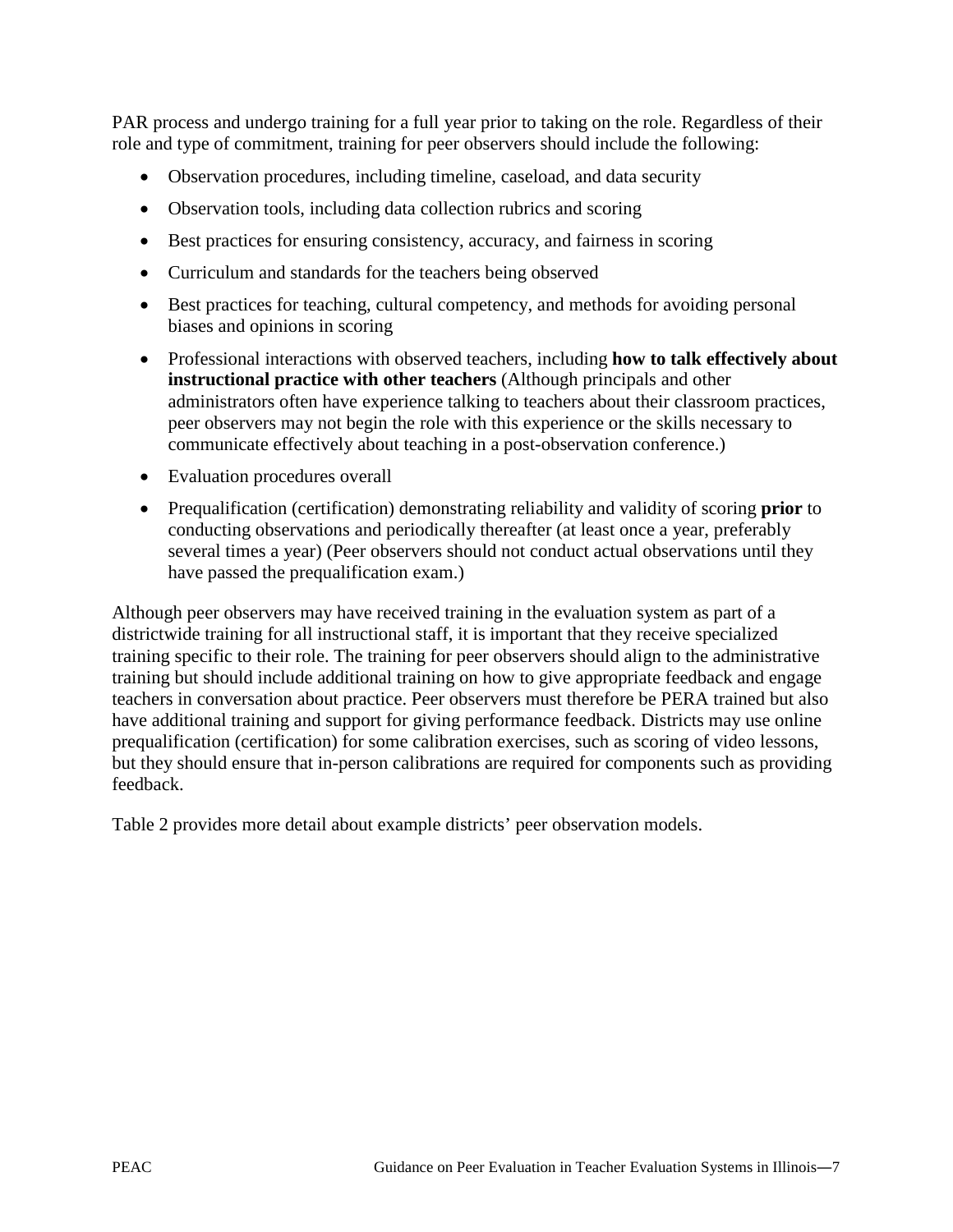| <b>District of Columbia Public Schools</b><br>The Master Educator role was created in response to<br>teachers' repeated requests to be observed and<br>evaluated by objective content experts. Master<br>Educators do the following:<br>Observe specific types of teachers by grade<br>and content area and serve in their role full-<br>time.<br>Conduct two out of four formal observations<br>for most teachers.<br>Conduct observations and gather evidence in<br>the same way as the principal, provide written<br>feedback to the teacher, and hold | <b>Alamance-Burlington School System</b><br>In North Carolina, all nontenured teachers must<br>have one formal observation by a peer evaluator<br>and three formal observations by an<br>administrator. In the Alamance-Burlington<br>School System, all tenured teachers are trained<br>as peer evaluators and may conduct peer<br>observations of nontenured teachers at their<br>school.<br>For more information:<br><b>Peer Evaluation Resources</b> |
|-----------------------------------------------------------------------------------------------------------------------------------------------------------------------------------------------------------------------------------------------------------------------------------------------------------------------------------------------------------------------------------------------------------------------------------------------------------------------------------------------------------------------------------------------------------|----------------------------------------------------------------------------------------------------------------------------------------------------------------------------------------------------------------------------------------------------------------------------------------------------------------------------------------------------------------------------------------------------------------------------------------------------------|
| postobservation conferences.<br>For more information:                                                                                                                                                                                                                                                                                                                                                                                                                                                                                                     |                                                                                                                                                                                                                                                                                                                                                                                                                                                          |
| <b>Evaluation Guidebooks</b>                                                                                                                                                                                                                                                                                                                                                                                                                                                                                                                              |                                                                                                                                                                                                                                                                                                                                                                                                                                                          |
| <b>Master Educators</b>                                                                                                                                                                                                                                                                                                                                                                                                                                                                                                                                   |                                                                                                                                                                                                                                                                                                                                                                                                                                                          |

#### **Table 2: Examples of District Models of Peer Observation**

#### **Hillsborough County Public Schools**

In Hillsborough County Public Schools in Florida, peer observers and mentors both conduct formal observations of teacher practice. Teachers have between three and 11 observations per year, depending on their status and previous rating. Peer observers and mentors conduct the majority of observations for novice or struggling teachers. This model also includes the following guidelines:

- Peer observations carry greater weight than principal feedback toward the ratings of direct instructional practices. For the four Danielson domains, which are used to measure teacher practice, peer observers and mentors contribute to a greater portion of the rating for the first three domains than the principal; however, the principal is solely responsible for the fourth, "Professional Responsibilities," rating.
- Peer observers work full-time conducting observations and providing teachers with feedback; however, mentors only spend approximately 10 percent of their time contributing to performance evaluations. The mentors are able to ensure reliability by dual-coding observations and convening workgroups to share best practices.
- Although peer observers and mentors are not assigned to observe only teachers of specific grades or content areas as explicitly as in other districts (such as District of Columbia Public Schools), the district does provide training to align curriculum and evaluation efforts across different schools.

For more information:

- **[Teacher Evaluation Handbook](http://www.fldoe.org/profdev/pdf/pa/Hillsborough.pdf)**
- [Design and Implementation](http://www.aspendrl.org/portal/browse/DocumentDetail?documentId=1068&download)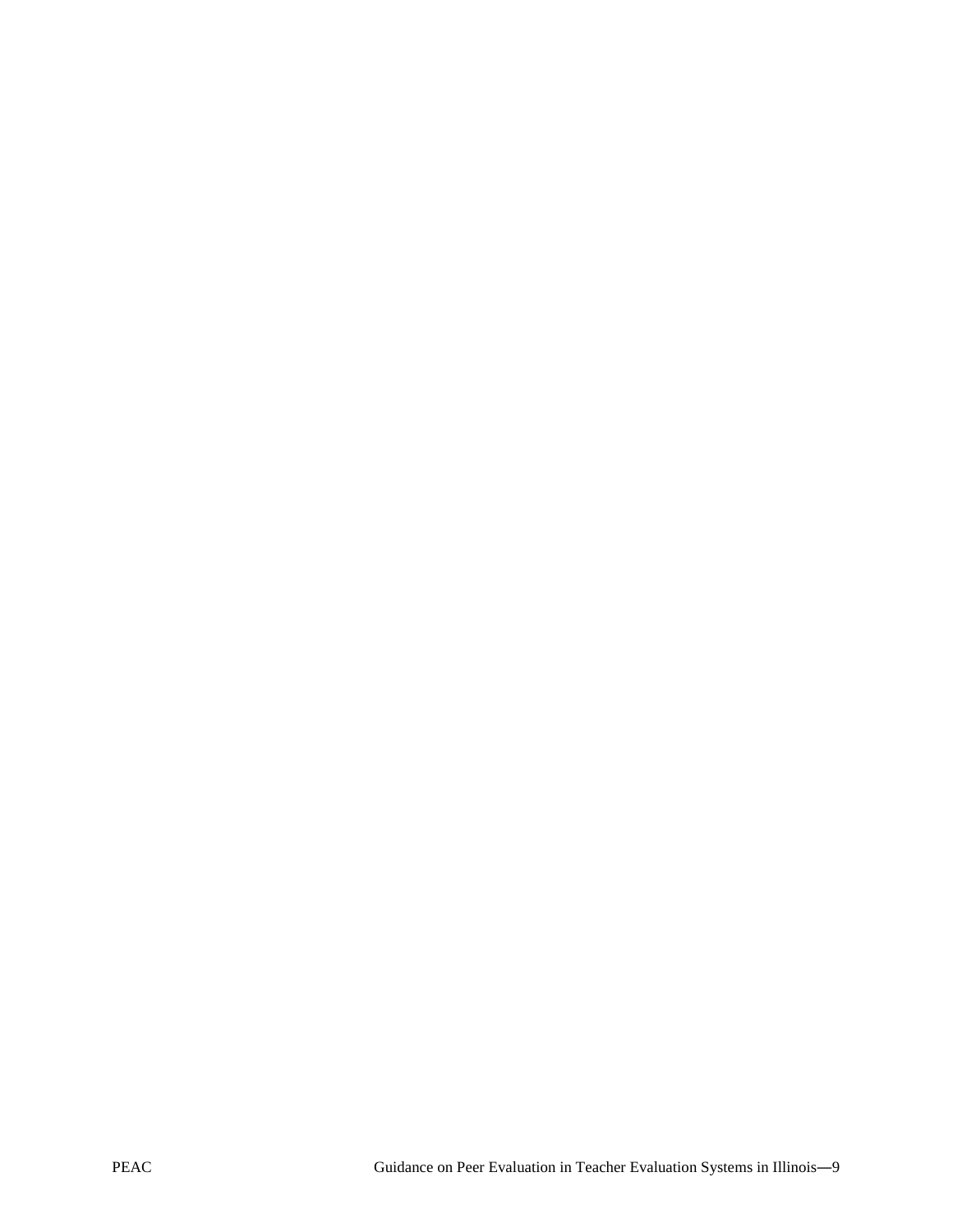#### **Consulting Teachers' Observations in Aligned PAR Programs**

Several districts across the country have implemented PAR programs during the last three decades. Some districts have chosen to align the PAR program with their performance evaluation system, which is one method for using peer evaluators in performance evaluations. A PAR program is a professional induction and support system that is jointly controlled by the local union and district administrators. PAR programs involve a panel of union representatives (teachers or union staff) and district administrators, usually with a slight union majority, and expert "consulting" teachers who serve as mentors. Principals may be asked to refer struggling teachers based on professional judgment and/or evaluation results. Teachers in the PAR program receive support through activities such as observation, modeling, coaching, and guided study with their consulting teacher. The consulting teacher also conducts a formal evaluation of the teacher and presents recommendations, which may include dismissal, continued PAR participation, or successful completion of the program, to the PAR panel. Consulting teachers in PAR differ from those who are assigned to assist teachers on a remediation plan in that PAR consulting teachers only work with teachers enrolled in the PAR program who may or may not have a remediation plan depending on the design of the PAR program. PAR programs vary widely based on the teachers served (novice, struggling, or both), the role of school administrators, and alignment to district-wide performance evaluations. Different PAR programs have different criteria for consulting teacher positions, but consulting teachers usually apply for the position and submit a portfolio demonstrating their teaching expertise, positive staff relationships, and communication skills.

PAR programs have many benefits, including the following:

- Emphasis on improving teaching quality
- Savings through the retention of effective educators and reductions in contested dismissals
- Practice-focused professional development and specific, high-quality feedback for teachers
- Meaningful union involvement in ensuring teaching quality
- Leadership opportunities for effective teachers
- Promotion of a professional culture of teaching (Goldstein, 2007; Johnson et al, 2010; Payay, 2009, 2011)

PAR programs usually have strong support from teachers, union leaders, and district leaders where they are implemented. Teachers especially tend to see PAR programs as fair and effective because they allow teachers to be involved in all steps of the process. In order to implement a PAR program effectively, districts should take several challenges into account:

• PAR programs require a significant initial investment: they may cost anywhere from \$3,000 to \$9,000 for each teacher enrolled (Project on the Next Generation of Teachers, 2012). These costs can be offset or mitigated, however, by increased retention rates because each teacher who leaves can cost the district between approximately \$5,000 and nearly \$18,000 (Barnes, Crowe, & Schaefer, 2007).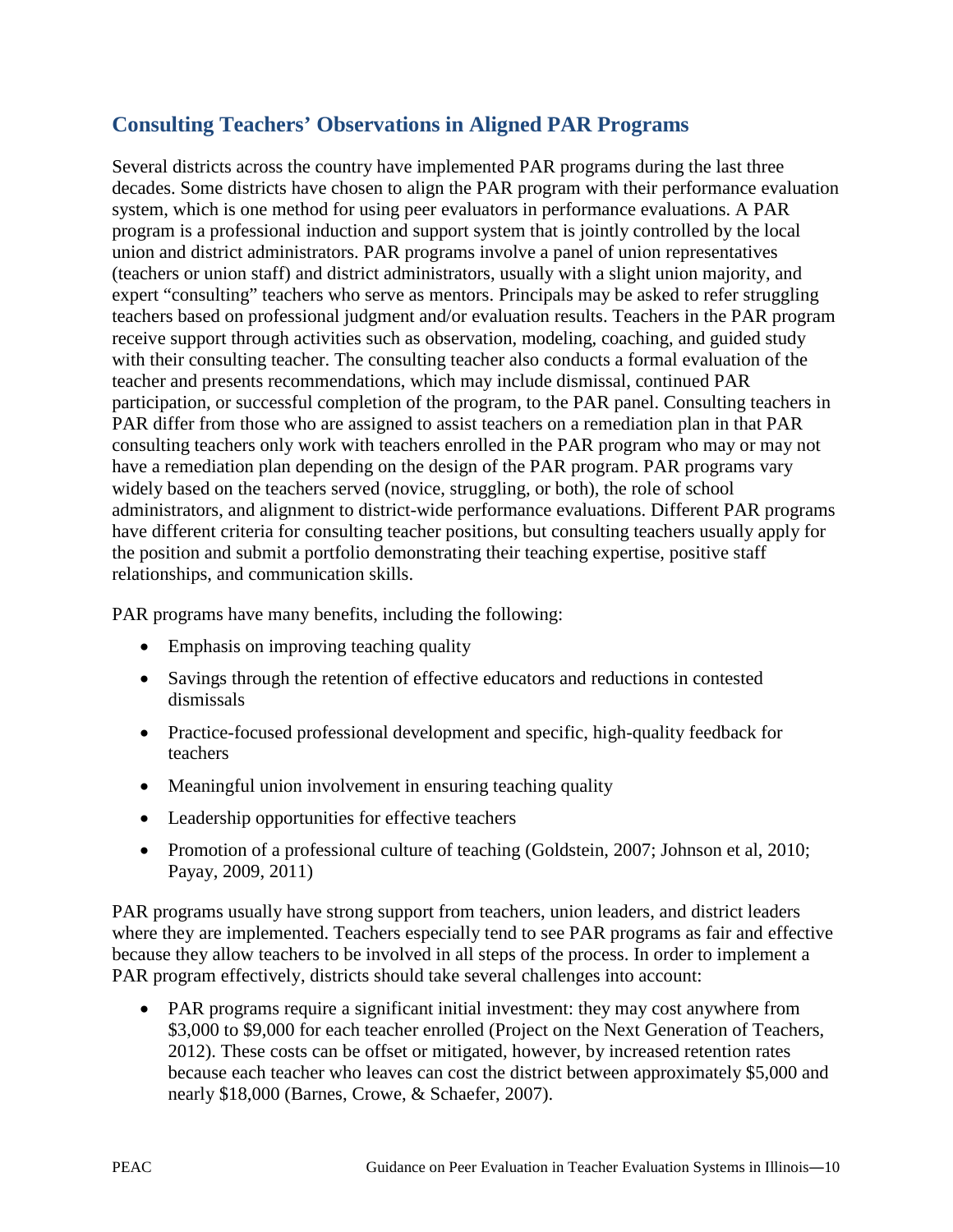- PAR programs can help build positive relationships between districts and unions, but they also require active cooperation among school administrators, district administrators, and union leaders.
- Peer review elevates the level of dialogue about teaching and learning. Although peer review may be controversial for experienced teachers if their peer reviewer has recently worked as a fellow classroom teacher at the same school, PAR programs that assign consulting teachers with care may avoid this issue.

Prior to the recent widespread changes in teacher evaluation policies, PAR programs were sometimes aligned to district performance evaluation systems but more often functioned separately. Most districts that have long-established PAR programs have not integrated the PAR program into updated evaluation systems that include student growth and/or more frequent evaluations. Aligning the district PAR program (or similar mentoring or induction program) to performance evaluations can help support novice teachers in becoming proficient and provide remediation for teachers who have areas needing improvement. Aligned PAR programs should do the following:

- Include formal processes for sharing formative and summative feedback based on the same practice standards as performance evaluations.
- Have a clear and rigorous process for selecting consulting teachers based on evaluation results and other qualifications. Consulting teachers and peer observers may have similar roles and responsibilities or even serve in a dual role in smaller districts.
- Clearly outline the intersection between the PAR program and the district-wide performance evaluation process. This may be done in a few different ways:
	- o PAR and performance evaluations may be aligned, or PAR evaluations may take the place of performance evaluations.
	- o Observations conducted and evidence gathered through PAR processes may also count for performance evaluations (where appropriate and if the observations meet PERA requirements) to reduce the burden on evaluators.
	- o Novice teachers may be exempt from summative performance evaluations until they have successfully exited the PAR program.
	- o Struggling teachers may be identified for participation in PAR programs through performance evaluation results and may be exempt from regular performance evaluations during their participation in the PAR program.

Table 3 provides examples of how different districts align PAR programs with their regular performance evaluation process.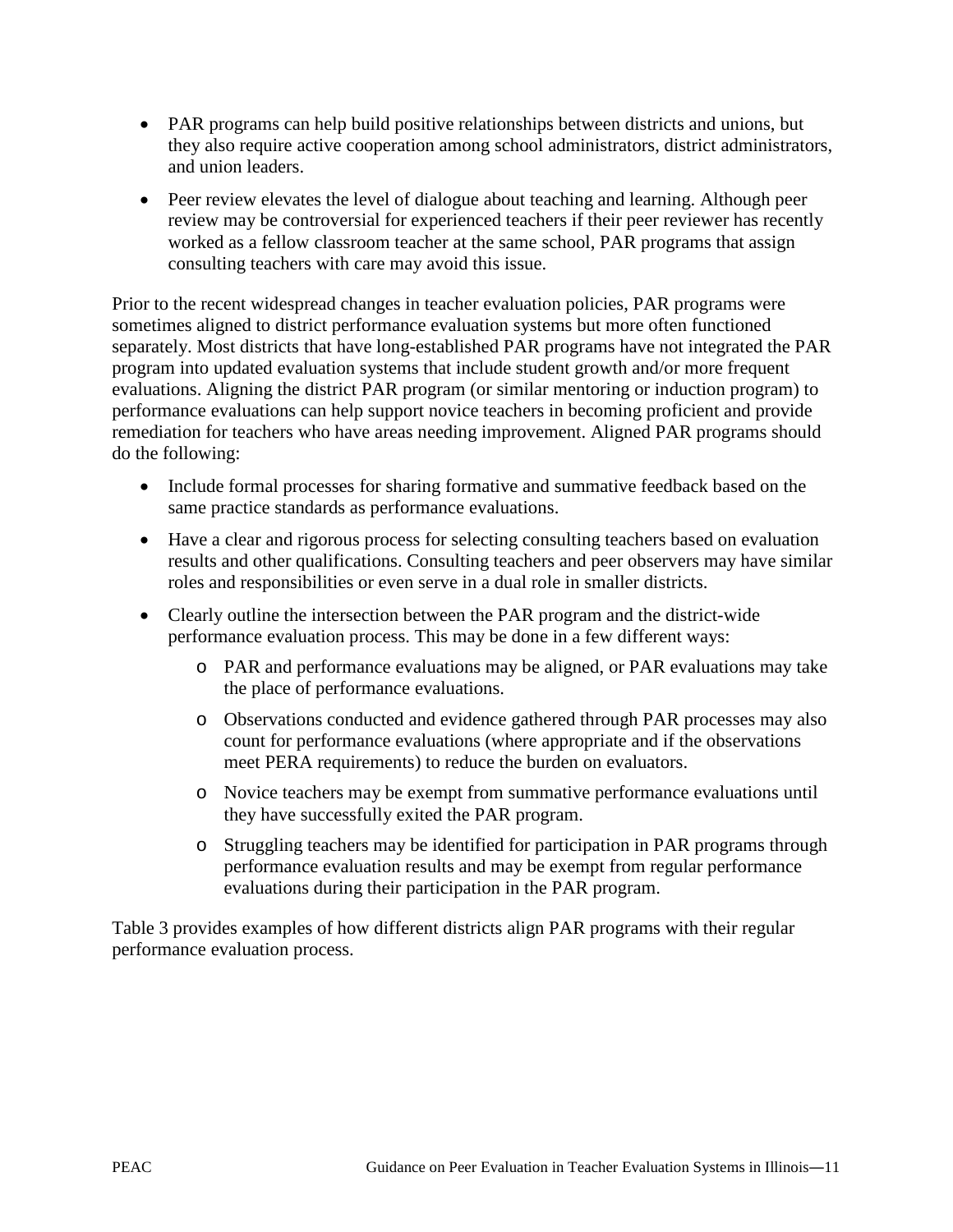#### **Table 3. Examples of Alignment Between PAR Programs and Performance Evaluations**

#### **219 Niles Township PAR Program**

The Niles Township, Illinois, PAR program is fully aligned to performance evaluations in the district. The district has four full-time consultant teachers that serve first-year, second-year, and struggling teachers in the district, which has about 400 teachers overall. Each consulting teacher must go through the Growth Through Learning evaluator prequalification training and has a caseload of no more than 15 teachers. If the consulting teacher works with a struggling, tenured teacher, that teacher counts as two teachers for the caseload. The PAR panel in Niles Township has five teachers and four administrators who hear evaluation reports, discuss progress, and make a final recommendation for retention or release to the superintendent. The consulting teachers also make recommendations for retention or release for the first- and second-year teachers, but the PAR panel makes the sole recommendation for retention or release for struggling tenured teachers.

Consulting teachers conduct several observations throughout the year; however, they also consider evidence from observations conducted by administrators. The consulting teacher gives up to three reports per year to the PAR panel on a teacher's performance and is responsible for giving the final, summative evaluation rating to a teacher. In this system, the PAR process serves as the regular performance evaluation with the addition of the administrator's observation evidence, which would usually be included in performance evaluations.

Webinars providing more information on the Niles Township PAR program are available on the Illinois RTTT website[: http://www.isbe.state.il.us/racetothetop/htmls/training.htm](http://www.isbe.state.il.us/racetothetop/htmls/training.htm)

For additional information, contact the PAR Panel Co-chairs:

Dr. Anne Roloff, Assistant Superintendent for Curriculum and Instruction [annrol@d219.org](mailto:annrol@d219.org) 847-626-3955

Mr. Steve Grossman, Niles Township Federation of Teachers Vice President, teacher of social science [stegro@d219.org](mailto:stegro@d219.org) 847-626-2859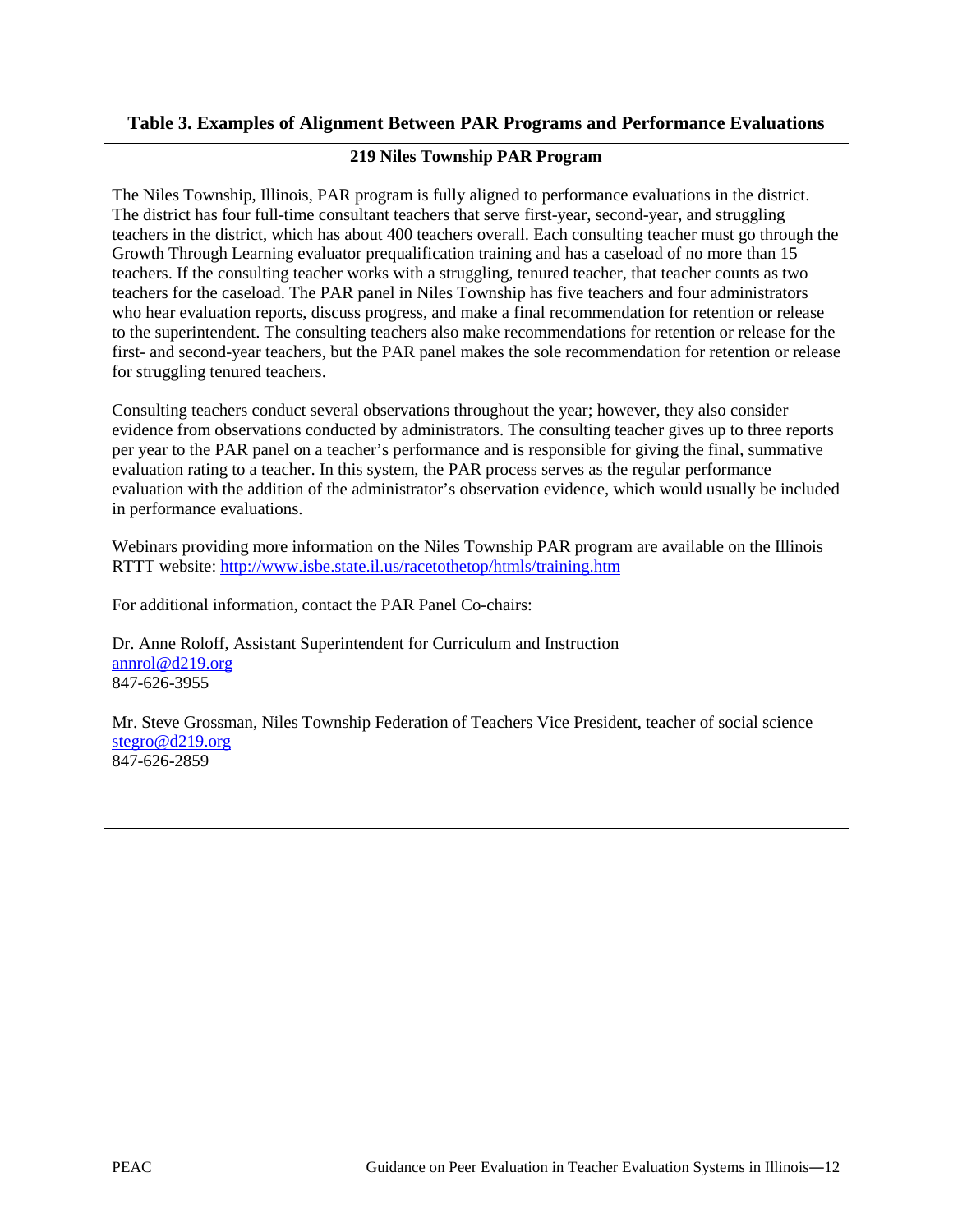#### **South Carolina ADEPT Cycle 1**

Although the South Carolina Department of Education does not require a PAR program statewide, the statewide evaluation system (ADEPT) includes similar induction and mentoring support for new and struggling educators. All first-year teachers undergo a process similar to peer assistance, in which they are assigned a mentor teacher who provides coaching, helps with goal setting, and gathers performance evidence including student growth. First-year educators only receive a formative evaluation; educators receive a summative evaluation at the end of their second year of teaching. The district's decision to grant tenure or not is based on evidence gathered from the induction and mentoring process, similar to most PAR programs.

For more information:

- [Mentoring Assignment Requirements 2012–13](http://ed.sc.gov/agency/se/Teacher-Effectiveness/Induction-Mentoring/documents/Mentor_Assignment_Requirements12-13.pdf)
- [South Carolina Induction and Mentoring Program: Implementation Guidelines](http://ed.sc.gov/agency/se/Teacher-Effectiveness/Induction-Mentoring/documents/mentorguide.pdf)

#### **Montgomery County Public Schools**

Montgomery County Public Schools' PAR program is fully aligned with the district's performance evaluation system. All novice teachers participate in the PAR program. Experienced teachers who receive an unsatisfactory overall rating also participate in the PAR program if, after review, the need for assistance is confirmed. Teachers participating in the PAR program also continue to undergo the standard performance evaluation process; evidence gathered for standard performance evaluations may be used to help provide feedback and assistance to teachers.

For more information: [MCEA/MCPS Peer Assistance & Review Program](http://www.mceanea.org/pdf/PAR2011.pdf)

#### **Escambia County Public Schools**

Escambia County Public Schools' PAR program (START) is fully aligned with the district's performance evaluation system. All novice teachers participate in the program; their observations and gathering of evidence for the PAR process also serve as the practice component of their performance evaluation. Consulting teachers conduct and provide feedback on all aspects of the performance evaluation, including student performance, with the exception of the Professional Responsibilities domain of the practice component. Administrators conduct evaluations for all other teachers.

For more information: **Escambia Educator Evaluation (E3) System Components**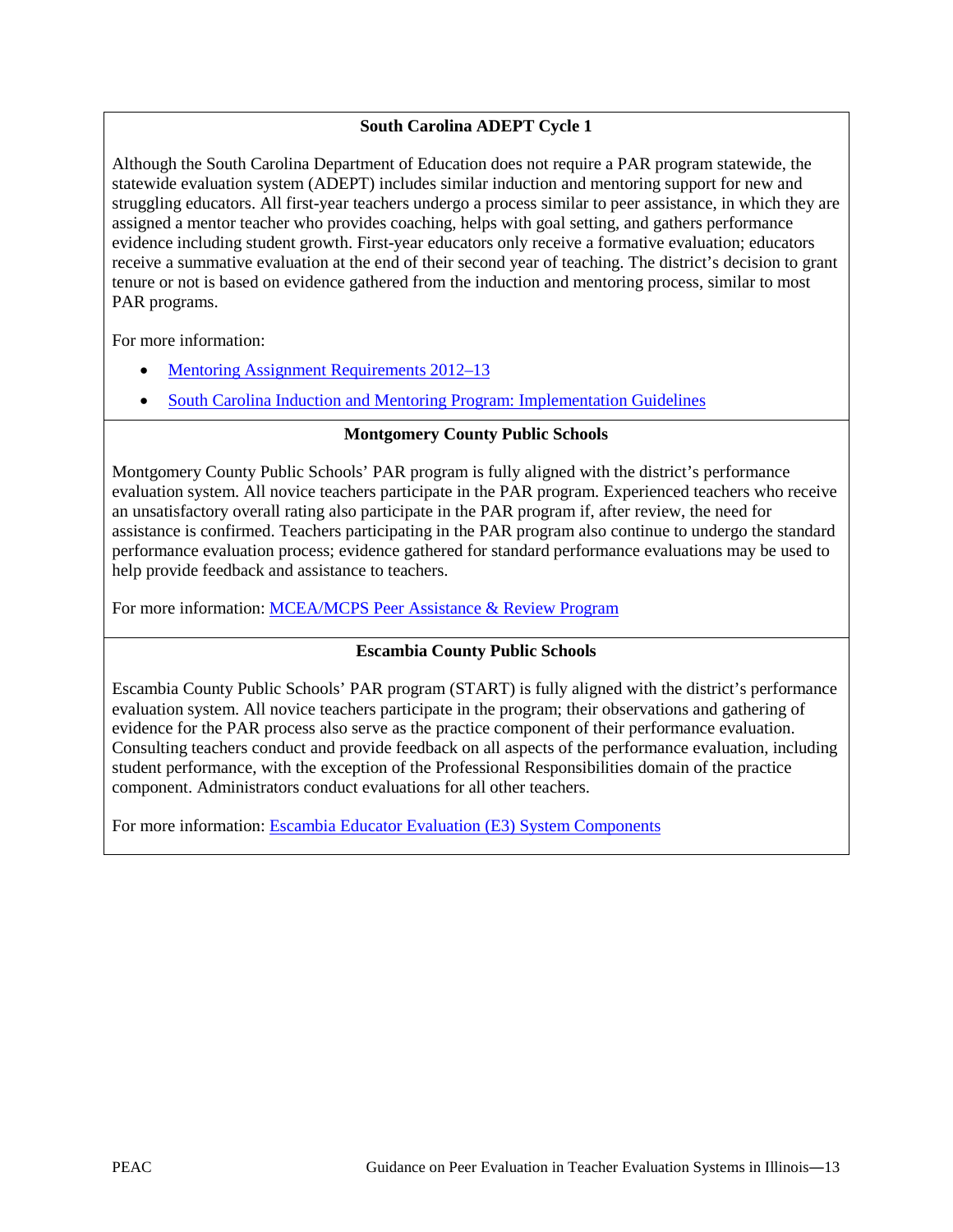## **Executive Summary: Guidance to Districts on Peer Observation**

The following is a summary of guidance and recommendations to districts on using peer observation in teacher performance evaluations. ISBE has identified the following recommendations for districts that must or choose to include peer evaluation as a component of teacher evaluations:

- Tie peer evaluation to the district's framework for teaching. Ensure that the same standards and expectations are clearly communicated among administrators, instructional leaders, mentors, evaluators, and teachers.
- Tailor the design to meet the district's needs and conditions in the following ways:
	- o If there is a PAR program or a similar induction or mentoring program in place, consider ways to align it to performance evaluations based on other models. The program may be used in conjunction with or in place of standard performance evaluations.
	- o Consider the district's size and administrators' capacity when defining the scope of work for peer observers. Smaller districts may consider allowing peer observers to continue teaching in the classroom, while larger districts may consider allowing teachers to serve solely as observers and support staff for a specified period. All districts may consider giving peer observers more responsibility for assessing instructional aspects of the district's framework for teaching.
- Include teachers, principals, and union leaders in planning for the system. For example:
	- o Provide forums for teachers and principals to share their views on peer observers and raise questions prior to finalizing the system's design.
	- o Provide clear examples of how a certain type of peer observation would look in practice, addressing any concerns that may come up from practitioners and emphasizing fairness.
- Incorporate the following best practices:
	- o Peers should conduct observations and provide formative feedback. Data collected by peers should be included in the calculation of the summative performance evaluation, but peers should not be responsible for conducting the summative evaluation.
	- o Peer observers should be selected through a rigorous process. At the very least, they should demonstrate positive evaluation results and commitment to the school community.
	- o Peer observers should undergo initial training specific to their role, including how to collect evidence, reduce bias, and effectively consult with teachers about their practice. They should continue to participate in recalibration exercises for reliability and trouble-shooting.
	- o Consider piloting the peer evaluation system prior to full implementation. Piloting could include a "no stakes" or "formative" year and/or slowly increase the number of teachers participating.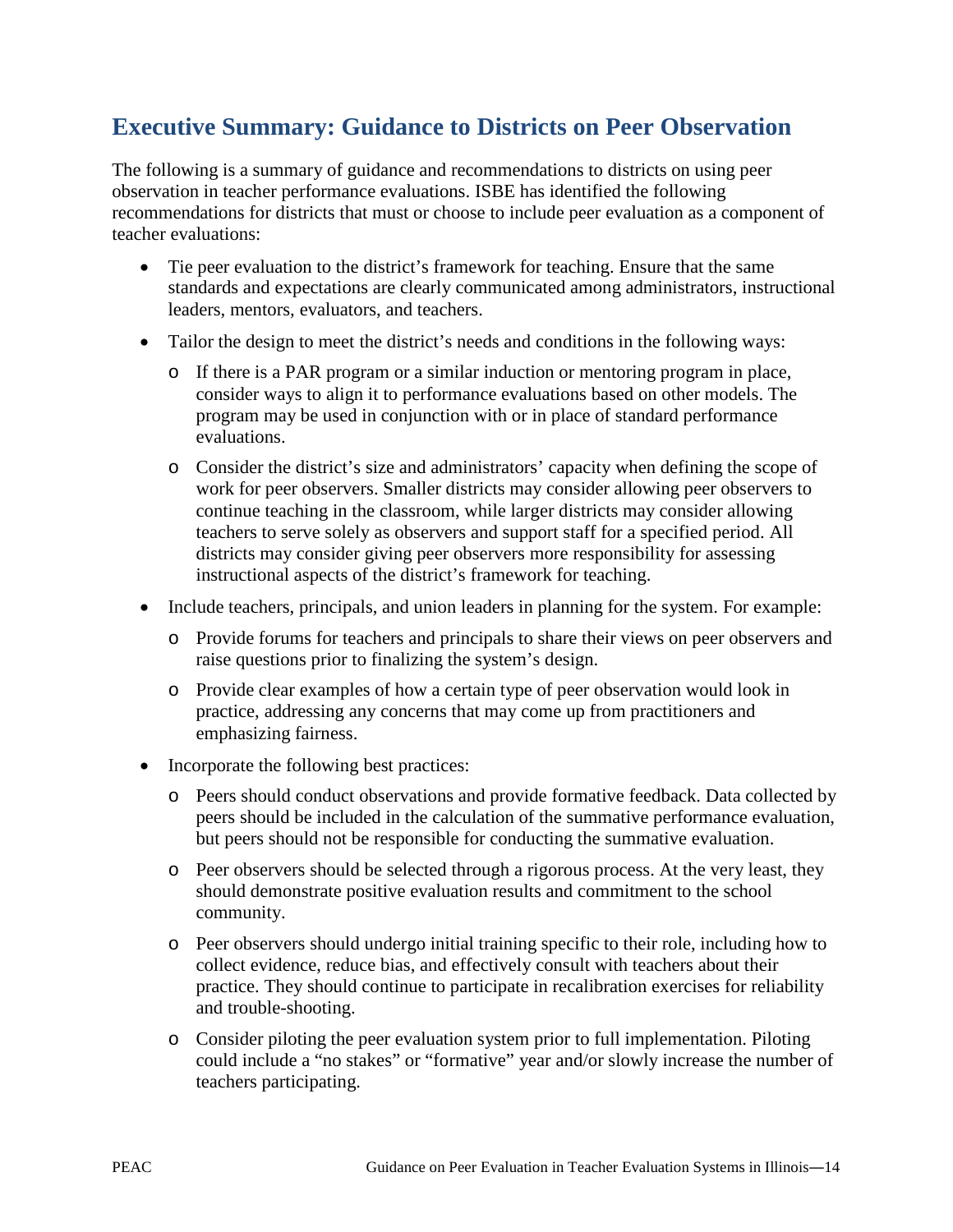- o The work to implement the teacher evaluation system can occur simultaneously with peer observation planning. Peer observations may serve only as formative feedback in the first year, depending on training capacity at the district level.
- o Involve principals and other evaluators early in the design process. Training should ground observation in the district's standards for teaching and evaluation expectations. Create opportunities for ongoing training and collaboration among administrators and peer observers.
- o Consider the union's role in designing and communicating about the system. The district and union could issue a joint statement or otherwise collaborate on communication to enhance stakeholder support and understanding.

### **References**

- [Barnes, G.](http://www.eric.ed.gov/ERICWebPortal/search/simpleSearch.jsp;jsessionid=G7h5R+eGc-xodeeHcEFgXA__.ericsrv002?_pageLabel=ERICSearchResult&_urlType=action&newSearch=true&ERICExtSearch_SearchType_0=au&ERICExtSearch_SearchValue_0=%22Barnes+Gary%22), Crowe, E., & Schaefer, B. (2007). *The cost of teacher turnover in five school districts: A pilot study*. Washington, DC: National Commission on Teaching and America's Future. Retrieved from http://nctaf.org/wp-content/uploads/2012/01/NCTAF-Cost-of-Teacher-Turnover-2007-full-report.pdf
- Johnson, S. M., Papay, J. P., Fiarman, S. E., Munger, M. S., & Qazilbash, E. K. (2010). *Teacher to teacher: Realizing the potential of peer assistance and review*. Washington, DC: Center for American Progress. Retrieved from [http://www.americanprogress.org/wp](http://www.americanprogress.org/wp-content/uploads/issues/2010/05/pdf/par.pdf)[content/uploads/issues/2010/05/pdf/par.pdf](http://www.americanprogress.org/wp-content/uploads/issues/2010/05/pdf/par.pdf)
- Goldstein, J. (2007). Easy to dance to: Solving the problems of teacher evaluation with peer assistance and review. *American Journal of Education, 113*(3), 479–508. Retrieved from <http://www.isbe.state.il.us/racetothetop/pdf/par-goldstein-2007.pdf>
- Ho, A. D., & Kane, T. J. (2013). *The reliability of classroom observations by school personnel*. Seattle: Bill & Melinda Gates Foundation. Retrieved from [http://www.metproject.org/downloads/MET\\_Reliability\\_of\\_Classroom\\_Observations\\_Resear](http://www.metproject.org/downloads/MET_Reliability_of_Classroom_Observations_Research_Paper.pdf) [ch\\_Paper.pdf](http://www.metproject.org/downloads/MET_Reliability_of_Classroom_Observations_Research_Paper.pdf)
- Illinois Administrative Code 23.50. (2012). Retrieved from <http://www.isbe.net/rules/archive/pdfs/50ARK.pdf>

105 ILCS 5/. 24A-2.5. Retrieved from [http://www.ilga.gov/legislation/ilcs/ilcs4.asp?DocName=010500050HArt%2E+24A&ActID](http://www.ilga.gov/legislation/ilcs/ilcs4.asp?DocName=010500050HArt%2E+24A&ActID=1005&ChapterID=17&SeqStart=153700000&SeqEnd=155000000) [=1005&ChapterID=17&SeqStart=153700000&SeqEnd=155000000](http://www.ilga.gov/legislation/ilcs/ilcs4.asp?DocName=010500050HArt%2E+24A&ActID=1005&ChapterID=17&SeqStart=153700000&SeqEnd=155000000) 

- Illinois State Board of Education. (2012). *Education Reform in Illinois: Non-Regulatory Guidance on the Performance Evaluation Reform Act and Senate Bill 7*. Springfield, IL: Author. Retrieved from [http://www.isbe.state.il.us/PERA/pdf/pera\\_guidance.pdf](http://www.isbe.state.il.us/PERA/pdf/pera_guidance.pdf)
- Illinois State Board of Education. (n.d.). Application for teacher leader endorsement of issued certificate. Springfield, IL: Author. Retrieved from http://www.isbe.state.il.us/certification/pdf/73-52a application tchr\_leader\_end.pdf